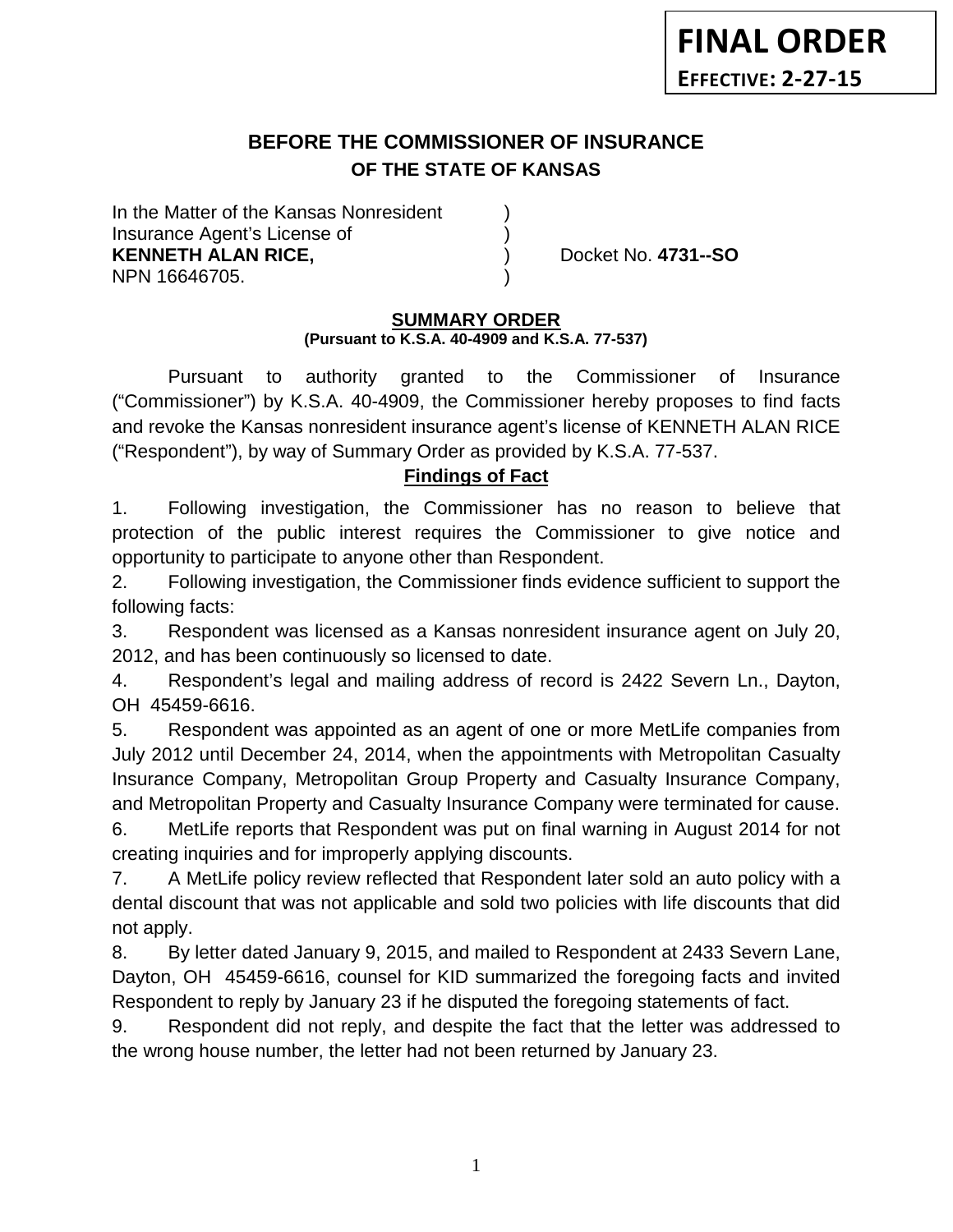10. On January 23, 2015, counsel for KID mailed the same letter to Respondent at 2422 Severn Lane, Dayton, OH 45459-6616, and invited Respondent to reply by February 6, 2015, if he disputed the statements of fact.

11. To date, Respondent has not replied, and the letter has not been returned; thus, the facts are deemed undisputed.

## **Applicable Law**

12. K.S.A. 40-4909(a) provides, in relevant part:

"The commissioner may deny, suspend, revoke or refuse renewal of any license issued under this act if the commissioner finds that the applicant or license holder has: . . .

(7) Admitted to or been found to have committed any insurance unfair trade practice or fraud in violation of K.S.A. 40-2404, and amendments thereto.

(8) Used any fraudulent, coercive, or dishonest practice, or demonstrated any incompetence, untrustworthiness or financial irresponsibility in the conduct of business in this state or elsewhere." K.S.A. 2013 Supp. 40- 4909(a).

13. "Making false or fraudulent statements or representations on or relative to an application for an insurance policy, for the purpose of obtaining a fee, commission, money or other benefit from any insurer, agent, broker or individual" is an insurance unfair trade practice. K.S.A. 2013 Supp. 40-2404(11).

14. In addition, the Commissioner may revoke any license issued under the Insurance Agents Licensing Act if the Commissioner finds that the interests of the insurer or the insurable interests of the public are not properly served under such license. K.S.A. 2013 Supp. 40-4909(b).

15. A person whose license has been revoked or suspended may not be employed directly or indirectly by an insurance company and "may not perform any act toward the solicitation of or transaction of" insurance business in Kansas. K.S.A. 2013 Supp. 40- 4909(g).

16. "Any action taken under this section which affects any license or imposes any administrative penalty shall be taken only after notice and an opportunity for hearing conducted in accordance with the provisions of the Kansas administrative procedures act." K.S.A. 2013 Supp. 40-4909(c).

## **Conclusions of Law**

17. The Commissioner has jurisdiction over Respondent as well as the subject matter of this proceeding, and such proceeding is held in the public interest.

18. The Commissioner finds from the undisputed facts that Respondent's license may be revoked pursuant to K.S.A. 40-4909(a)(7) because Respondent has made false or fraudulent statements or representations on or relative to an application for an insurance policy, for the purpose of obtaining a fee, commission, money or other benefit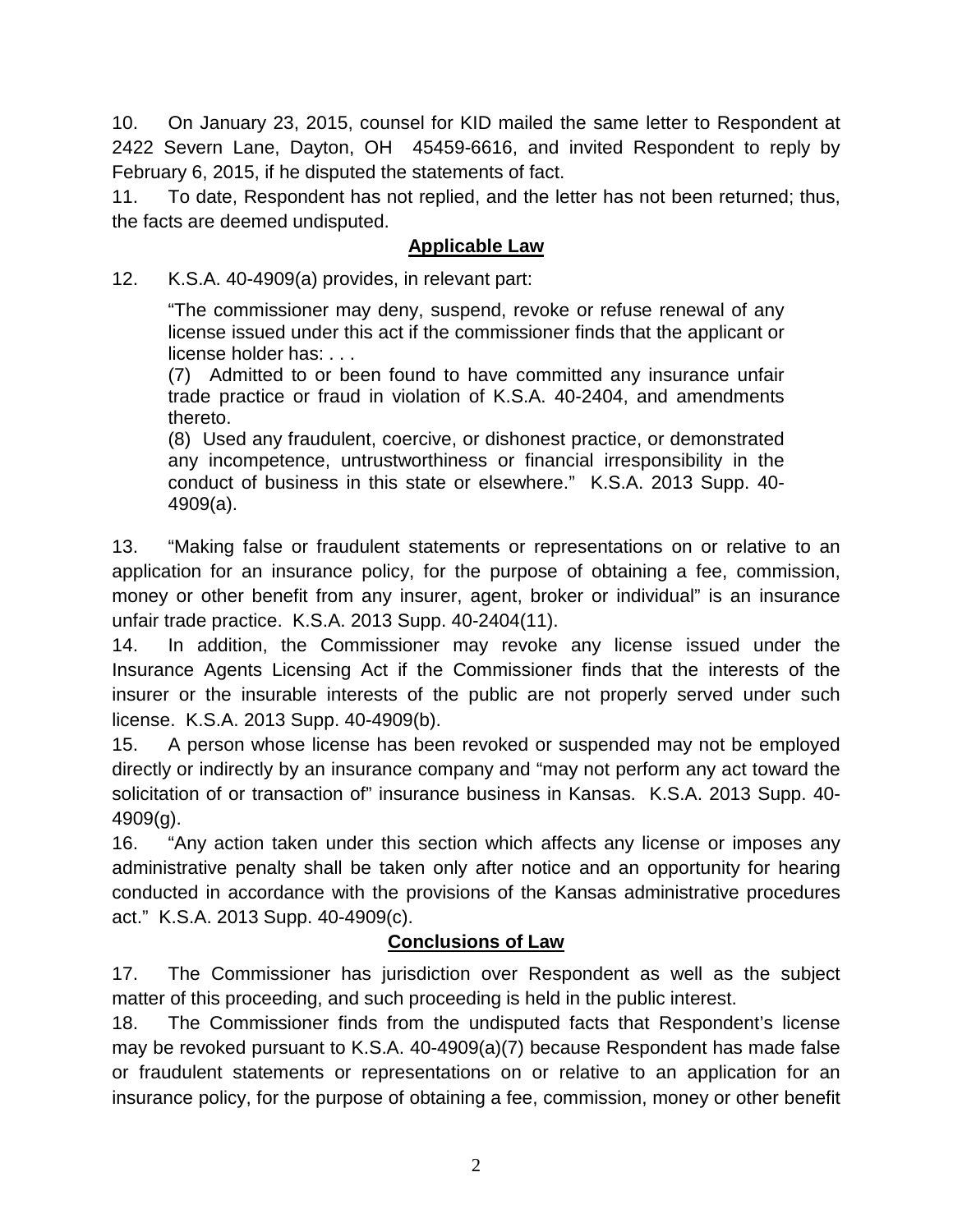from any insurer, agent, broker or individual, which is an insurance unfair trade practice as defined by K.S.A. 40-2404(11).

19. The Commissioner finds from the same facts that Respondent's license may also be revoked pursuant to K.S.A. 40-4909(a)(8) because Respondent either used fraudulent or dishonest practices or demonstrated incompetence in the conduct of his business.

20. Finally, the Commissioner concludes that Respondent's license may be revoked pursuant to K.S.A. 40-4909(b) because it is not serving the interests of insurers or the insurable interests of the public.

21. Based on the facts and circumstances set forth herein, it appears that the use of summary proceedings in this matter is appropriate, in accordance with the provisions set forth in K.S.A. 77-537(a), in that the use of summary proceedings does not violate any provision of the law, the protection of the public interest does not require the KID to give notice and opportunity to participate to persons other than Respondent, and after investigation, KID believes in good faith that the allegations will be supported to the applicable standard of proof.

## **Policy to be Served**

Before issuing an insurance agent license, the Commissioner must determine that the applicant is qualified and has not committed any act that would be grounds for denial, suspension, or revocation. K.S.A. 40-4905(b) and K.S.A. 40-4906. Further, the Commissioner may revoke any license issued under the Insurance Agents Licensing Act if the Commissioner finds that the interests of the insurer or the insurable interests of the public are not properly served under the license. K.S.A. 40-4909(b). Thus, the Commissioner is charged licensing, or continuing to license, persons or entities to sell, solicit, or negotiate insurance in the State of Kansas only if their conduct indicates they are both qualified and trustworthy. The following action is appropriate to promote the security and integrity of the insurance business and protect insurance consumers.

**THE COMMISSIONER OF INSURANCE THEREFORE ORDERS** that the Kansas nonresident insurance agent's license of **KENNETH ALAN RICE** is hereby **REVOKED**, and **KENNETH ALAN RICE** shall **CEASE and DESIST** from the sale, solicitation, or negotiation of insurance, doing any act toward the sale, solicitation, or negotiation of insurance, and/or receiving compensation deriving from the sale, solicitation, or negotiation of insurance in Kansas or on Kansas risks through business conducted on and after the effective date of this order.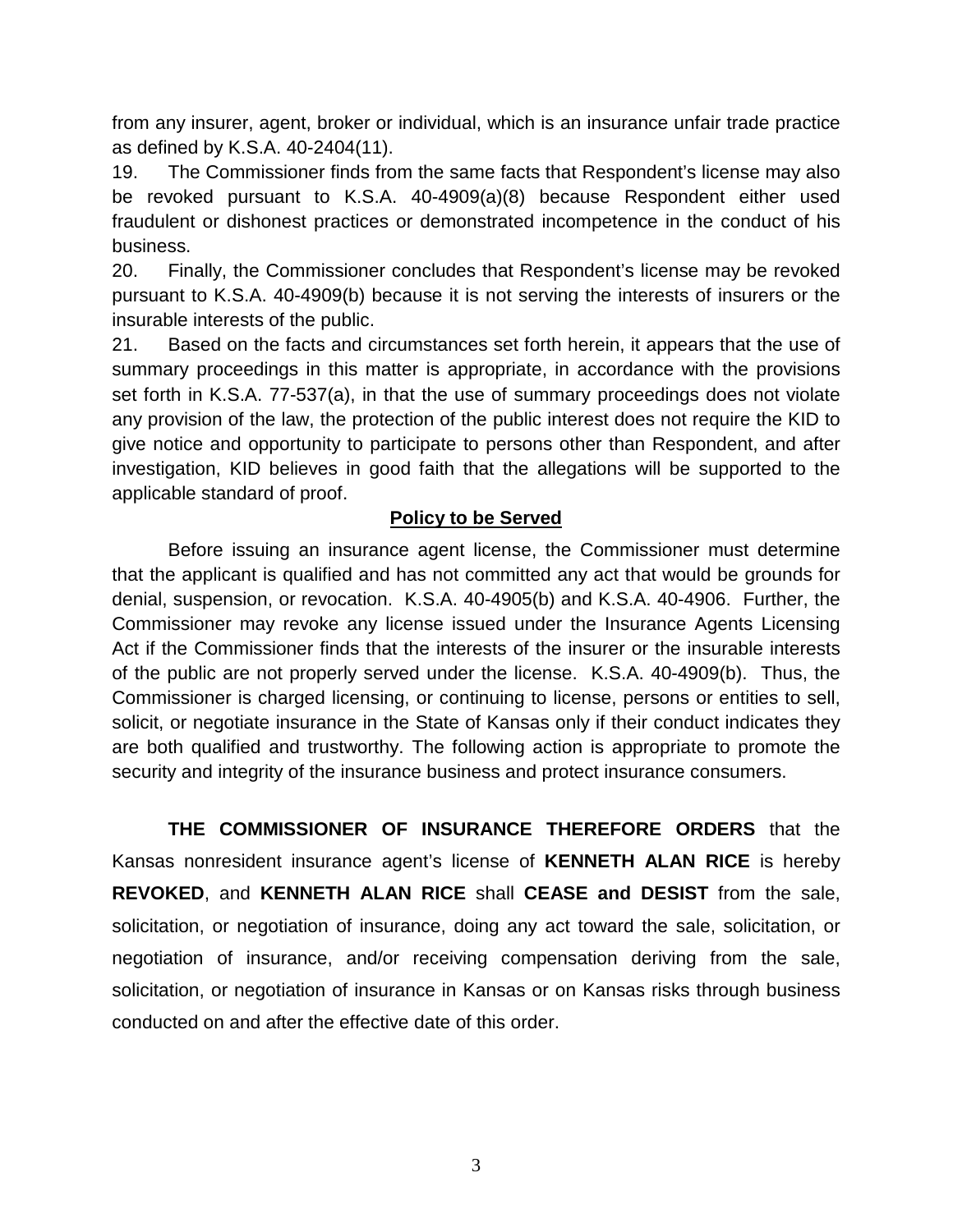## **IT IS SO ORDERED THIS \_\_\_9th\_\_ DAY OF FEBRUARY 2015, IN THE CITY OF TOPEKA, COUNTY OF SHAWNEE, STATE OF KANSAS.**



\_/s/ Ken Selzer\_\_\_\_\_\_\_\_\_\_\_\_\_\_\_\_\_\_\_ Ken Selzer, CPA Commissioner of Insurance

BY:

\_/s/ Diane Minear\_\_\_\_\_\_\_\_\_\_\_\_\_\_\_\_\_\_ Diane Minear Interim General Counsel